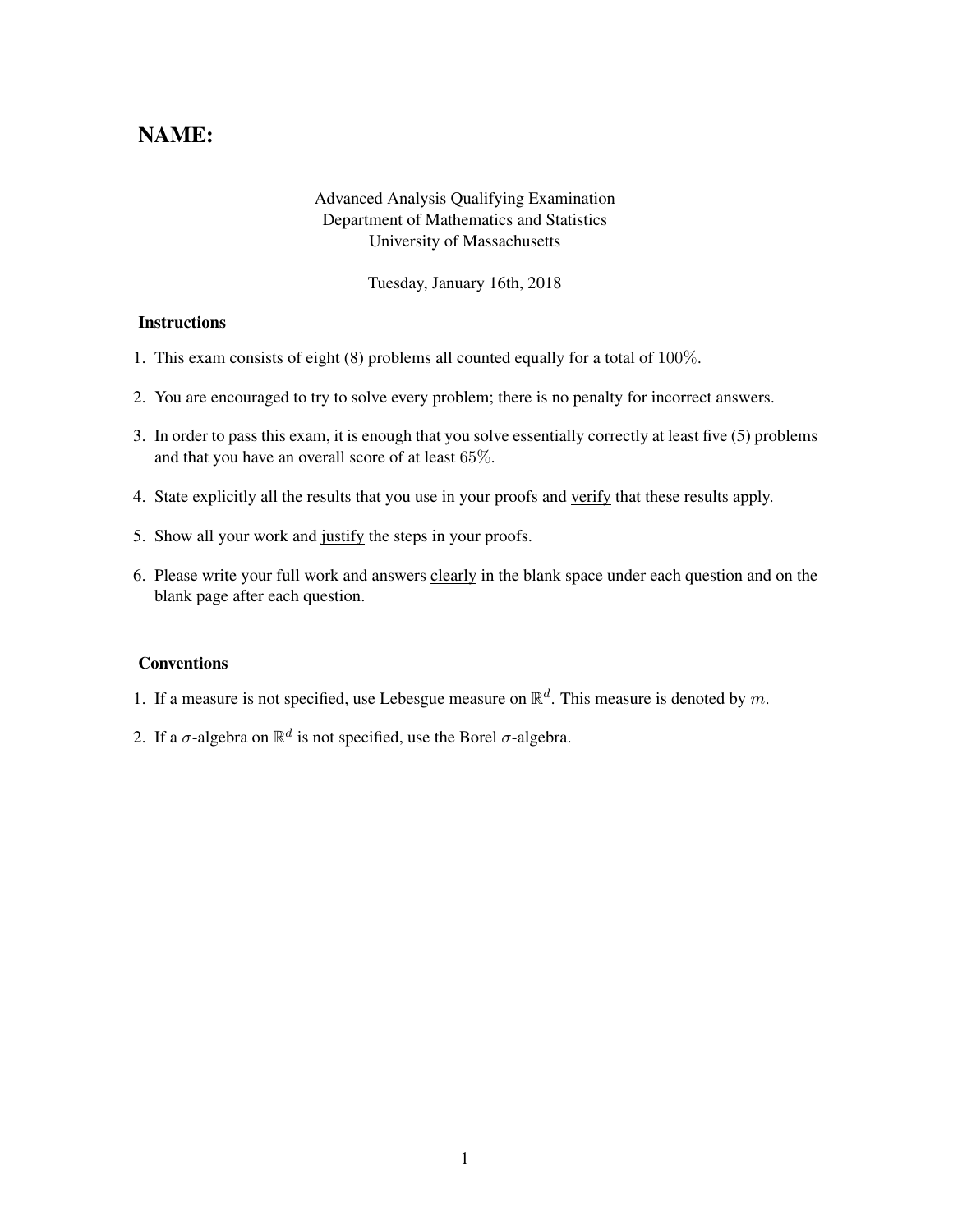1. Let  $(X, \mu)$  be a finite measure space with  $\mu(X) = 1$ . The two parts of this problem are unrelated.

(a) Given  $f \in L^1(X)$  define  $\lambda = \int_X f d\mu$  and  $\sigma_m = (\int_X |f - \lambda|^m d\mu)^{1/m}$ ,  $m = 1, 2, \dots$ . Prove that for any  $k > 0$  and any  $m = 1, 2, \dots$ ,

$$
\mu({x \in X \text{ s.t. } |f(x) - \lambda| \ge k\sigma_m}) \le k^{-m}
$$

.

(b) Let  $\{A_n\}_{n=1}^{\infty}$  be a sequence of measurable sets in X with  $\sum_{n=1}^{\infty} \mu(A_n) < \infty$ . Define  $A =$  $\bigcap_{k=1}^{\infty} \bigcup_{n=k}^{\infty} A_n$ . Clearly A is measurable. Prove that  $\mu(A) = 0$ .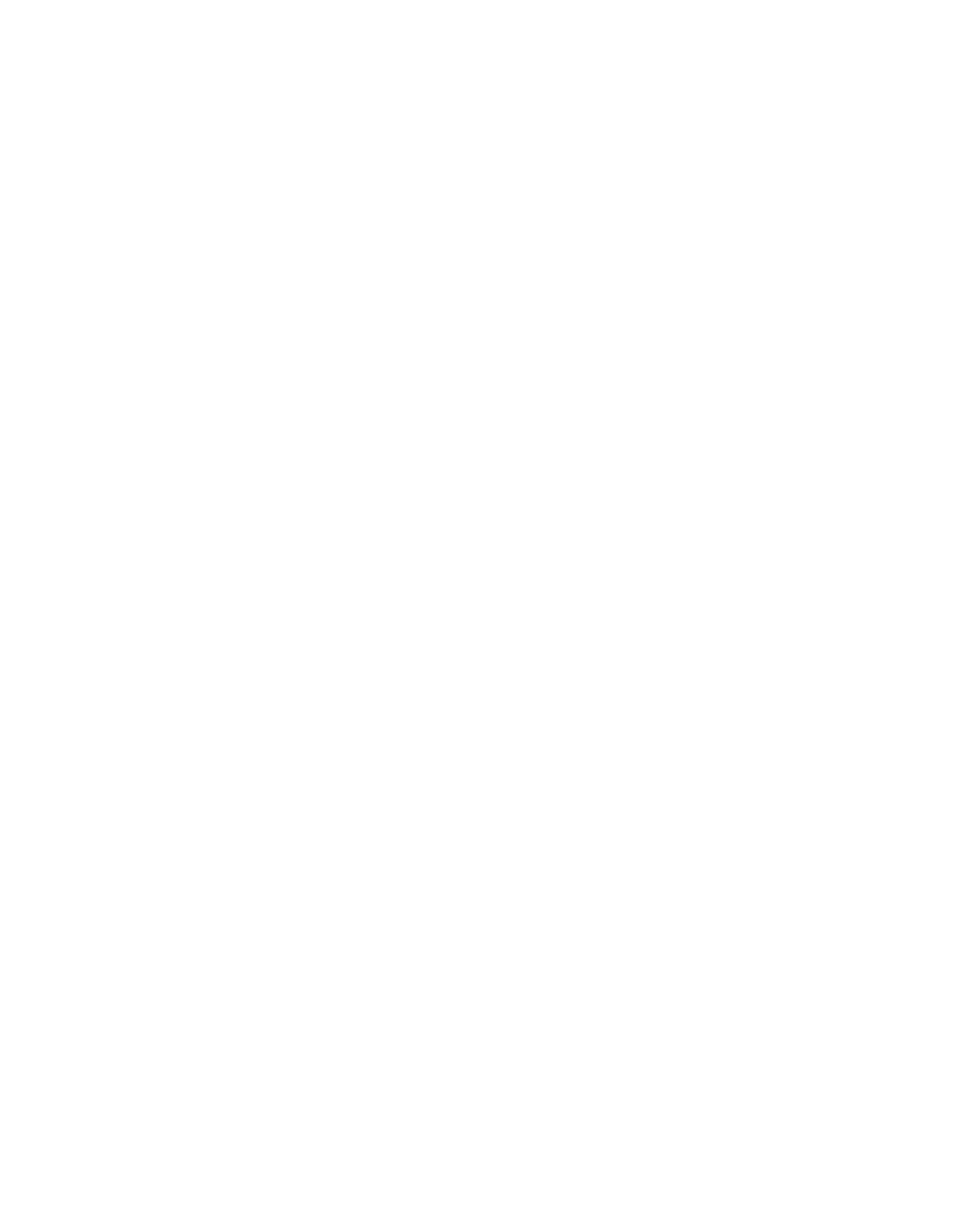2. The three parts of this problem are unrelated.

(a) Recall the definition of convolution:  $(f * g)(x) := \int_{\mathbb{R}^d} f(x - y) g(y) dy$ . Suppose f and g are in  $L^1(\mathbb{R}^d)$ . You may assume that  $f(x-y)g(y)$  is measurable on  $\mathbb{R}^{2n}$  with the usual product measure. Show that  $f * g \in L^1(\mathbb{R}^d)$  and that in fact  $||f * g||_{L^1(\mathbb{R}^d)} \le ||f||_{L^1(\mathbb{R}^d)} ||g||_{L^1(\mathbb{R}^d)}$ .

(b) Show that if  $f \in L^1(\mathbb{R}^d)$  and g is a bounded function defined on  $\mathbb{R}^d$  then the convolution  $f * g$ (defined as in part (a)) is a continuous function on  $\mathbb{R}^d$ . Hint: Use the definition of continuity.

(c) Suppose  $f \in L^1(\mathbb{R}^d)$  and for any  $\alpha \ge 0$  let  $E_\alpha := \{x \in \mathbb{R}^n \text{ s.t. } |f(x)| \ge \alpha\}$ . Show that

$$
||f||_{L^1(\mathbb{R}^d)} = \int_0^\infty m(E_\alpha) d\alpha
$$

where m denotes the Lebesgue measure on  $\mathbb{R}^d$ . Hint: Use Fubini-Tonelli.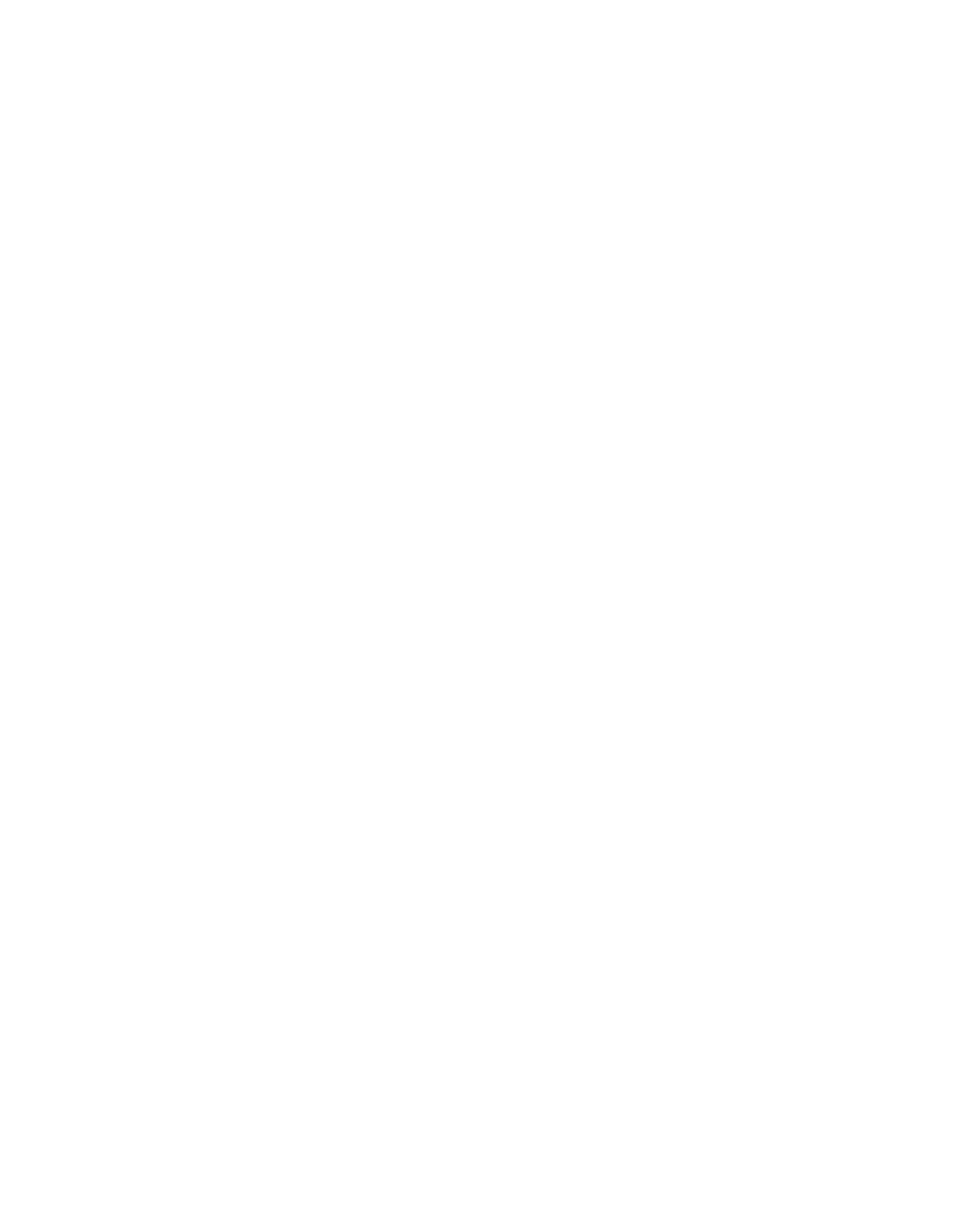3. Suppose the family of measurable functions  $\{K_{\delta}\}_{\delta>0}$  satisfy the following three conditions:

(i) 
$$
\int_{\mathbb{R}^d} K_{\delta}(x)dx = 1,
$$
  
\n(ii) 
$$
\int_{\mathbb{R}^d} |K_{\delta}(x)|dx \leq M, \quad M \text{ independent of } \delta,
$$
  
\n(iii) 
$$
\lim_{\delta \to 0} \int_{\{y \in \mathbb{R}^d \text{ s.t. } |y| \geq \eta\}} |K_{\delta}(x)|dx = 0, \quad \text{for any } \eta > 0.
$$

Show that if f is a bounded measurable function on  $\mathbb{R}^d$  which is continuous at some  $x_0 \in \mathbb{R}^d$  then

$$
\lim_{\delta \to 0} \int_{\mathbb{R}^d} f(x_0 - y) K_\delta(y) dy = f(x_0).
$$

<u>Hint:</u> Note that  $f(x) = \int_{\mathbb{R}^d} K_\delta(y) f(x) dy$  for any  $x \in \mathbb{R}^d$  (why?).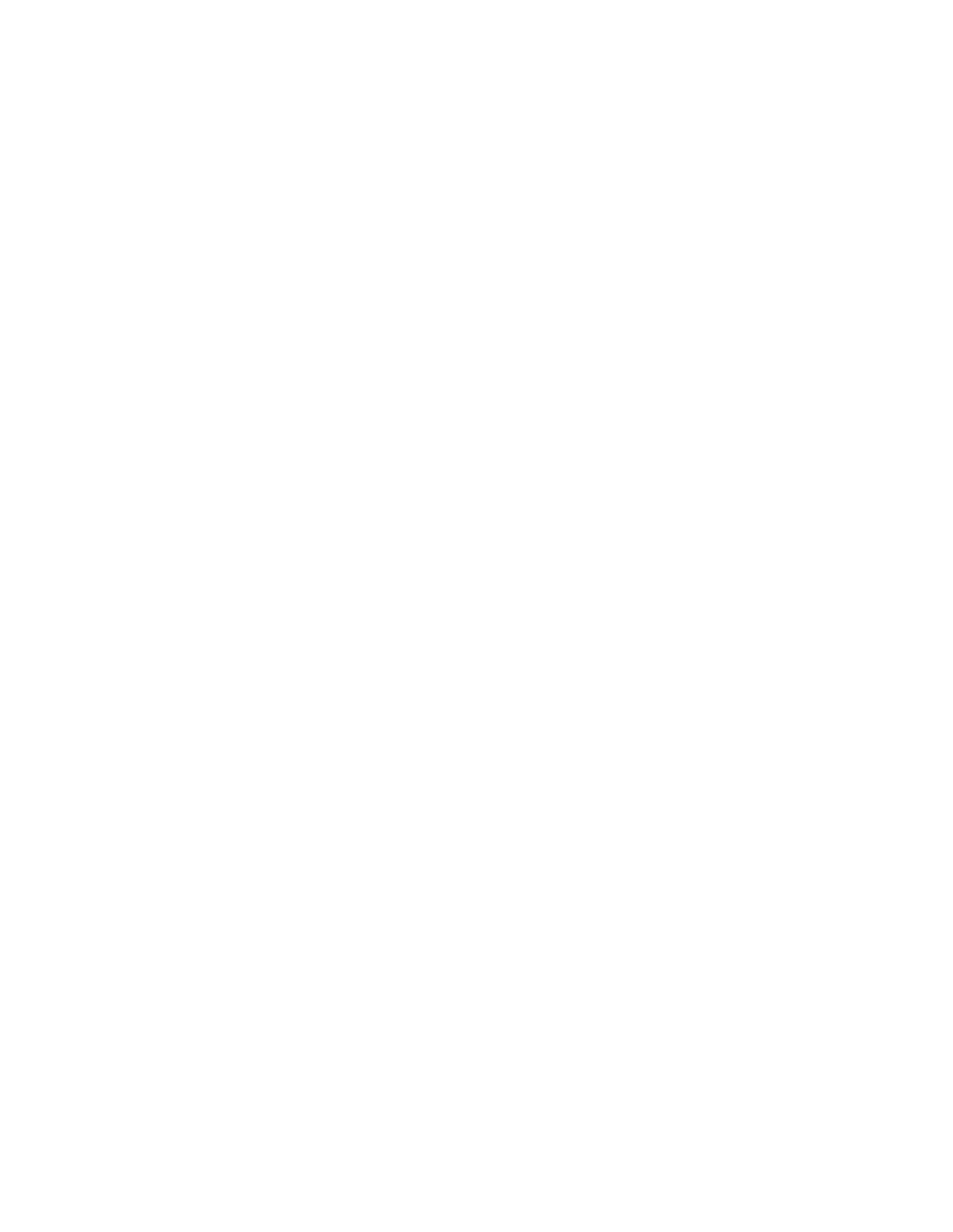4. Suppose  $f \in L^p(\mathbb{R}^d) \cap L^\infty(\mathbb{R}^d)$  for some  $p > 1$ .

(a) Show that  $f \in L^q(\mathbb{R}^d)$  for any  $q > p$ . Moreover, show that  $\{x \in \mathbb{R}^n$  s.t.  $|f(x)| \geq a\}$  has finite Lebesgue measure for any  $a > 0$ .

(b) Show that  $\lim_{q\to\infty} ||f||_{L^q(\mathbb{R}^d)} = ||f||_{L^{\infty}(\mathbb{R}^d)}$ . Hint: To show that  $\lim_{q\to\infty}||f||_{L^q(\mathbb{R}^d)} \geq ||f||_{L^{\infty}(\mathbb{R}^d)}$ , for any  $0 < \delta < ||f||_{L^{\infty}(\mathbb{R}^d)}$  consider the  $L^q$  norm of f on the set  $E_\delta := \{x \in \mathbb{R}^d \text{ s.t. } |f(x)| \geq ||f||_{L^\infty(\mathbb{R}^d)} - \delta\}.$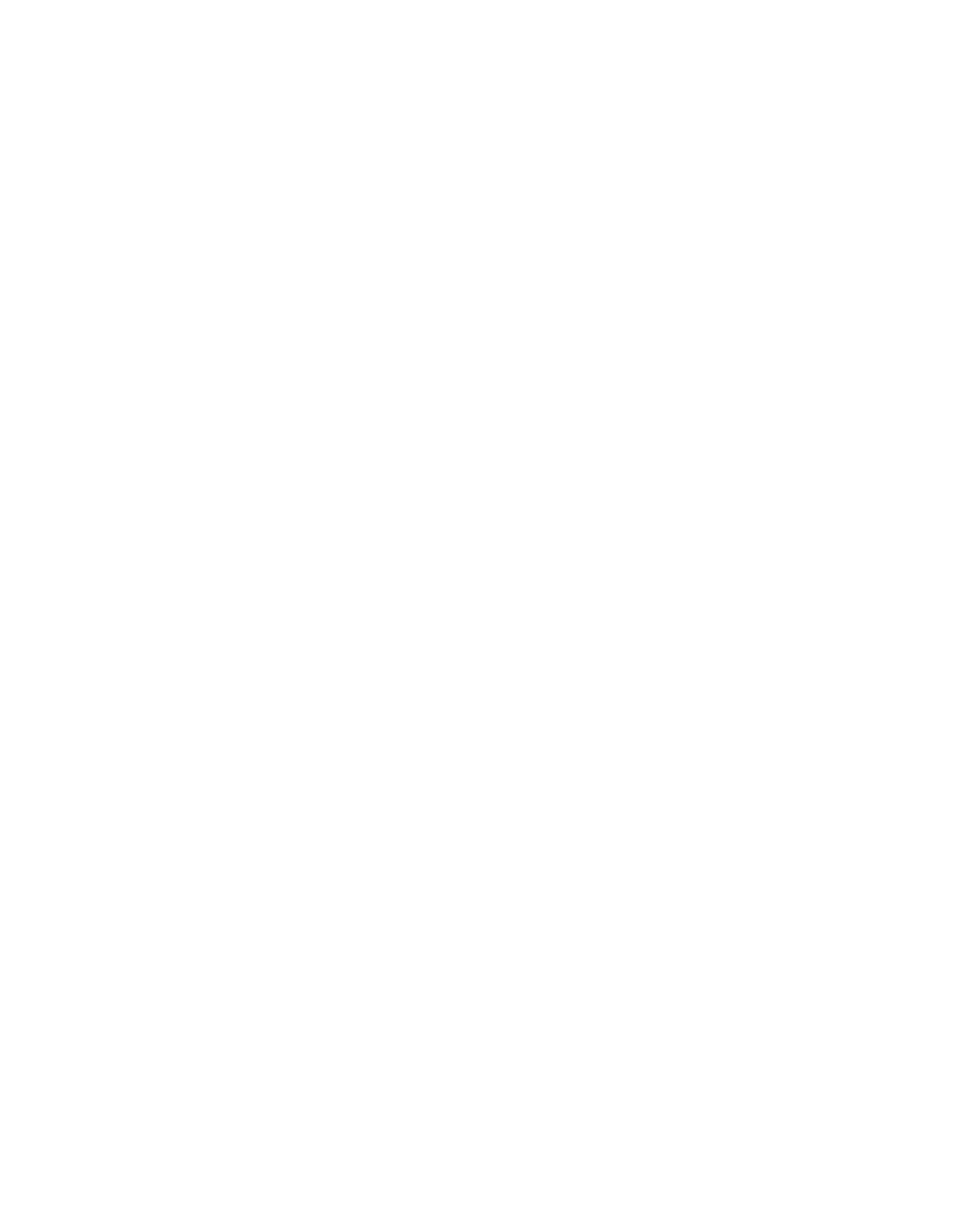5. (a) Show that if  $\{f_n\}$  converges to f in  $L^p(\mathbb{R}^d)$  for some  $p \ge 1$  then  $f_n$  converges to f in measure, that is, show that for every  $\varepsilon > 0$ ,  $m({x \in \mathbb{R}^d : |f_n(x) - f(x)| > \varepsilon}) \to 0$  as  $n \to \infty$ .

(b) Give an example of a sequence of functions on  $\mathbb{R}$ , with the Lebesgue measure, which converge to zero in measure but not in  $L^1(\mathbb{R})$ .

(c) Give an example of a sequence of functions on  $\mathbb{R}$ , with the Lebesgue measure, which converge to zero almost everywhere but not in measure.

(d) Give an example of a sequence of functions on  $[0, 1]$ , with the Lebesgue measure, which converge to zero almost everywhere and in measure, but not weakly in  $L^p([0, 1])$  for any  $p \geq 1$ .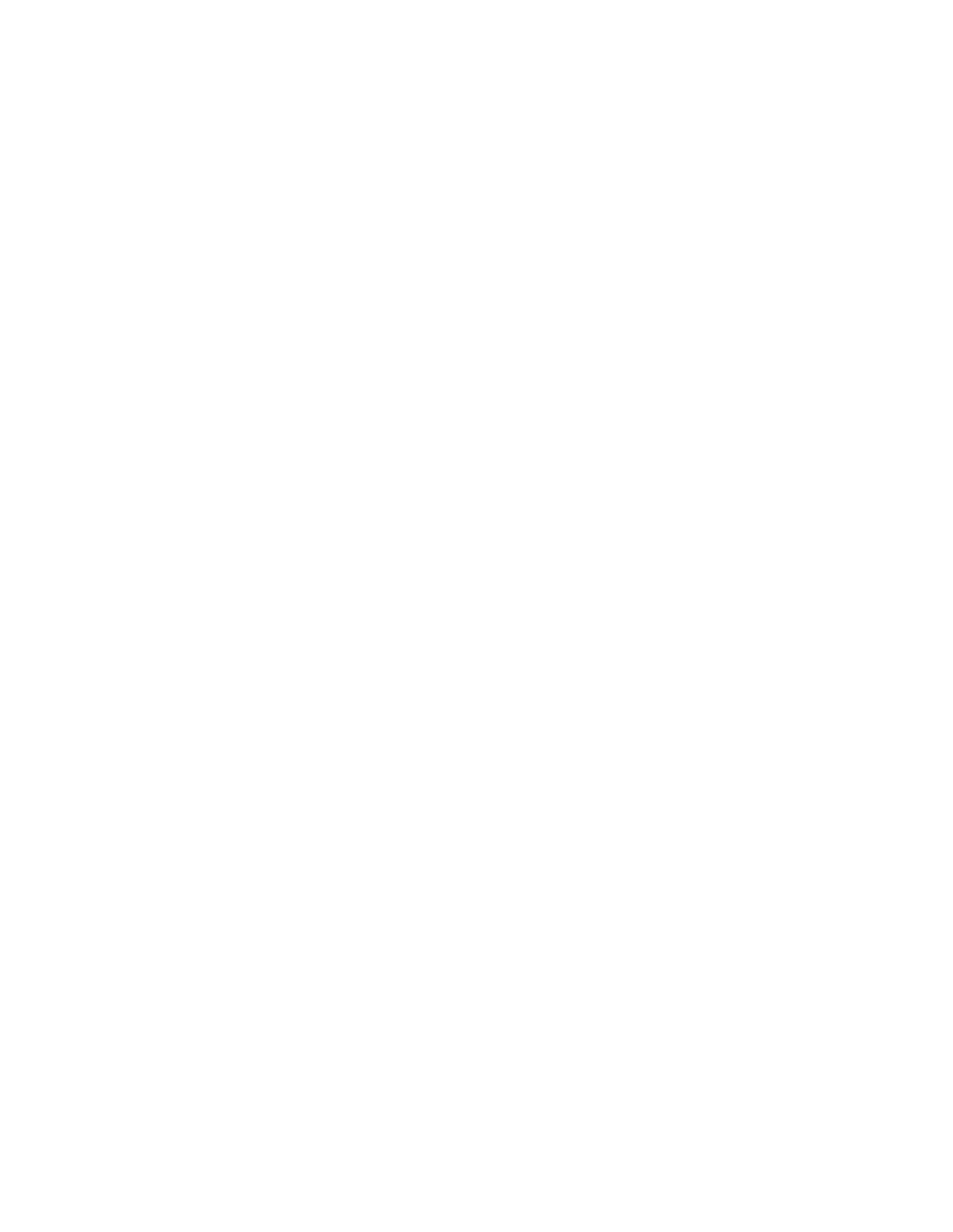6. (a) Show that  $f(x) = x^2 \cos^2(\pi/x)$  is a function of bounded variation on [0, 1]. Hint: You may use a well-known theorem about functions of bounded variation.

(b) Show that  $g(y) = \sqrt{y}$  is a function of bounded variation on [0, 1].

Hint: You may use a well-known theorem about functions of bounded variation.

(c) If  $f, g : [0, 1] \rightarrow [0, 1]$  are of bounded variation, is the composition  $g \circ f$  always of bounded variation on  $[0, 1]$ ?

Hint: Consider the examples from the previous two parts.

(d) Show that if  $f : [0,1] \to [0,1]$  and  $g : [0,1] \to \mathbb{R}$  are such that g is Lipschitz and f is of bounded variation on [0, 1], then  $h = g \circ f$  is of bounded variation on [0, 1].

Hint: Recall that g being Lipschitz on [0, 1] means that there exists  $L > 0$  such that  $|g(x)-g(y)| \le$  $L|x-y|$  for all  $x, y \in [0, 1]$ .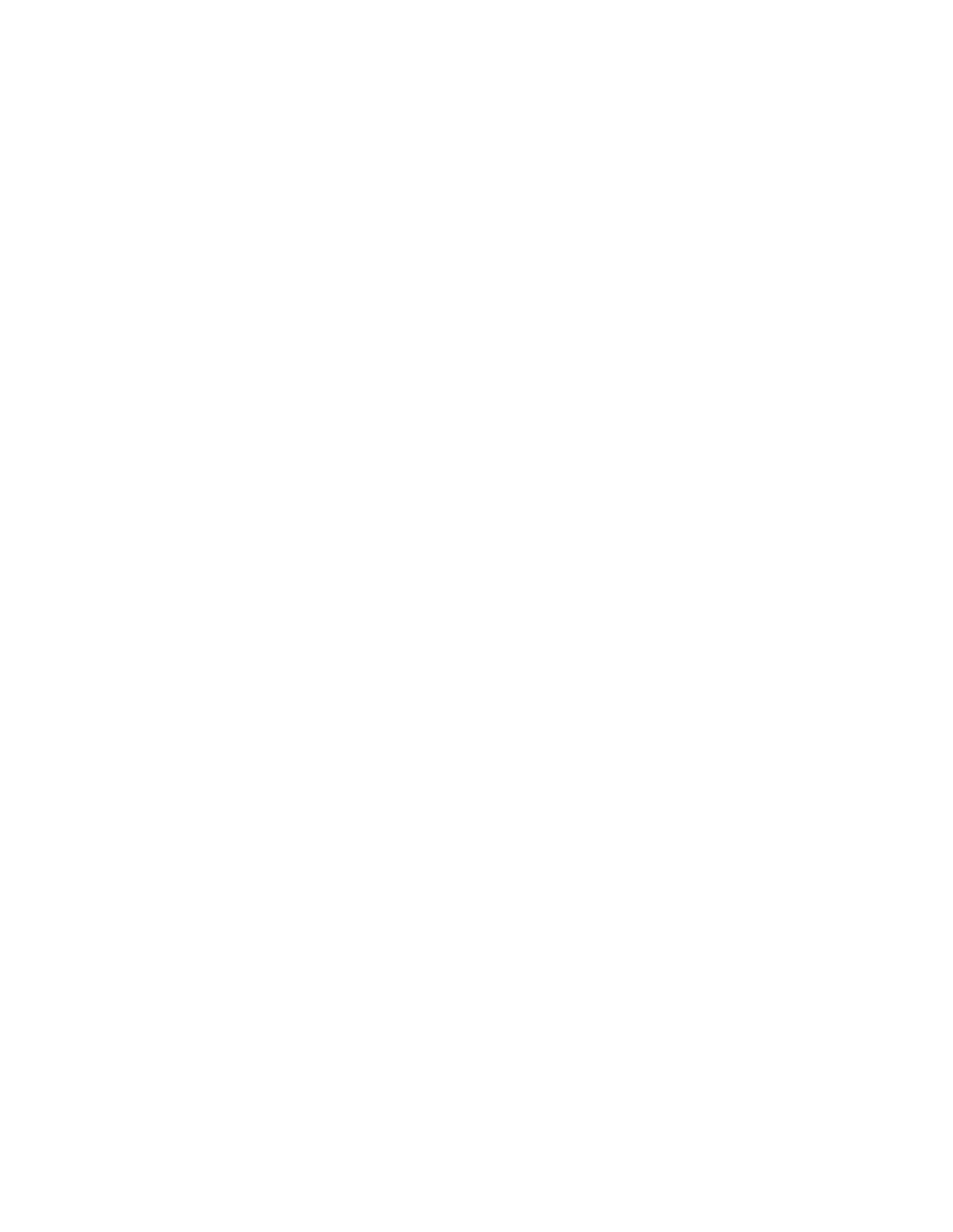7. Let  $(X, \mathcal{M})$  be a measurable space.

(a) Let  $\nu$  be a  $\sigma$ -finite measure on  $(X, \mathcal{M})$ . Assume that there exists a nonnegative measurable function g on X having the property that for all  $A \in \mathcal{M}$ ,

$$
\nu(A) = \int_A g \, d\nu.
$$

Show that  $g = 1$  almost everywhere with respect to  $\nu$ .

(b) Let  $\rho$  and  $\lambda$  be  $\sigma$ -finite measures on  $(X, \mathcal{M})$  having the property that  $\rho \ll \lambda$  and  $\lambda \ll \rho$  (i.e., each is absolutely continuous with respect to the other). Prove that the Radon-Nikodym derivatives satisfy

$$
d\rho/d\lambda = \frac{1}{d\lambda/d\rho}
$$
 a.e. with respect to either  $\rho$  or  $\lambda$ .